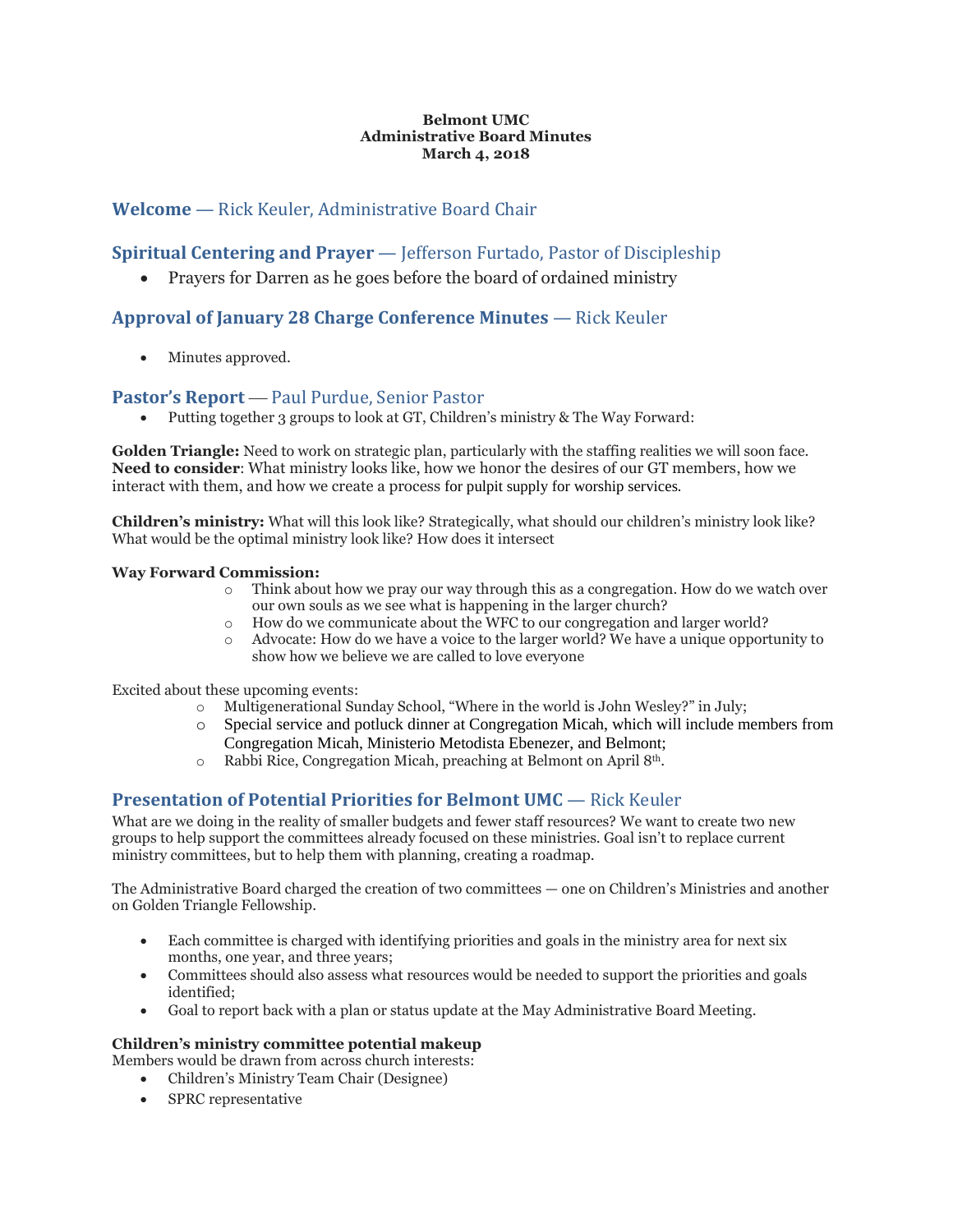- Finance representative
- Staff who interface with
- Parent of young child
- Parent of older child

### **Golden Triangle ministry committee potential makeup**

Members would be drawn from across church interests:

- GT congregation (across age ranges ideally)
- Rep from Children's Ministry Team
- Rep from Youth Ministry Team
- SPRC and Finance representatives
- Pastoral Staff Representative
- Members of Belmont active with the Golden Triangle Congregation

# **Potential Priority Areas for Belmont** — Rick Keuler

### **Finance and Admin**

- Long-term budget unity, setting priorities across committees on a churchwide basis, and how to incorporate Trust Fund grants into church budget goals. TF not making decisions in a vacuum; priorities of church will help inform their decisions.
- Capital needs of the church (including assessment of a potential capital campaign). What will we need to maintain our building in the coming years?
- Implementing a special offering model for funding outreach ministries. We will no longer have Gifts That Change the World campaign and are replacing it with special offerings for specific ministries. Goal of these special offerings will be to solicit financial support as well as participation from members in ministries.
- Review of budget expenses to look for areas of potential cost savings.

#### **Ministry**

- Volunteering at Belmont: Find ways to improve efforts to recruit and equip people;
- Way Forward
- Review of structure of the ministry council and simplify;
- More complete integration of Weekday School Ministry into the life and goals of Belmont;
- Review and assess strategic plans and other efforts for applicability and implementation (College ministry, Children's ministry architects, etc.);
- Inviting approaches: Improve recruiting and membership efforts.

#### **Operations**

- Crisis management plan and implementation: Currently creating draft plan and gathering costs;
- Revamping of church use policy: Current policy was created in 2008. Does a good job to get community into the building, but not at getting donations from groups using facilities.
- Parking at Belmont (UMW day time meetings: parking is a very difficult thing, particularly during the day. Weekday School complicates it.) Annex parking across from post office: no longer available for us to use.
- Consideration of a Columbarium for Belmont: committee looking at what it would take to do this. This would provide a memorial garden or scattering garden for cremated ashes. Calvary has a beautiful one. We actually have the cremains of several people that wanted to be interned at Belmont if we create this.

### **Discussion of additional priorities at meeting yielding these comments**:

- Young adults: how do we advertise and grow this group?
- Singles: Demographic that is growing in larger culture, but we are missing. How do we attract and minister to this demographic.
- Abilities: we advertise we have ministries for disabilities, but we really don't.
- Emphasize importance of tithing as part of discipleship.
- Youth: potential to take advantage of our connections, but are not currently doing.
- How are we including older adults in all of our ministries?
- Inclusion of all generations, abilities.